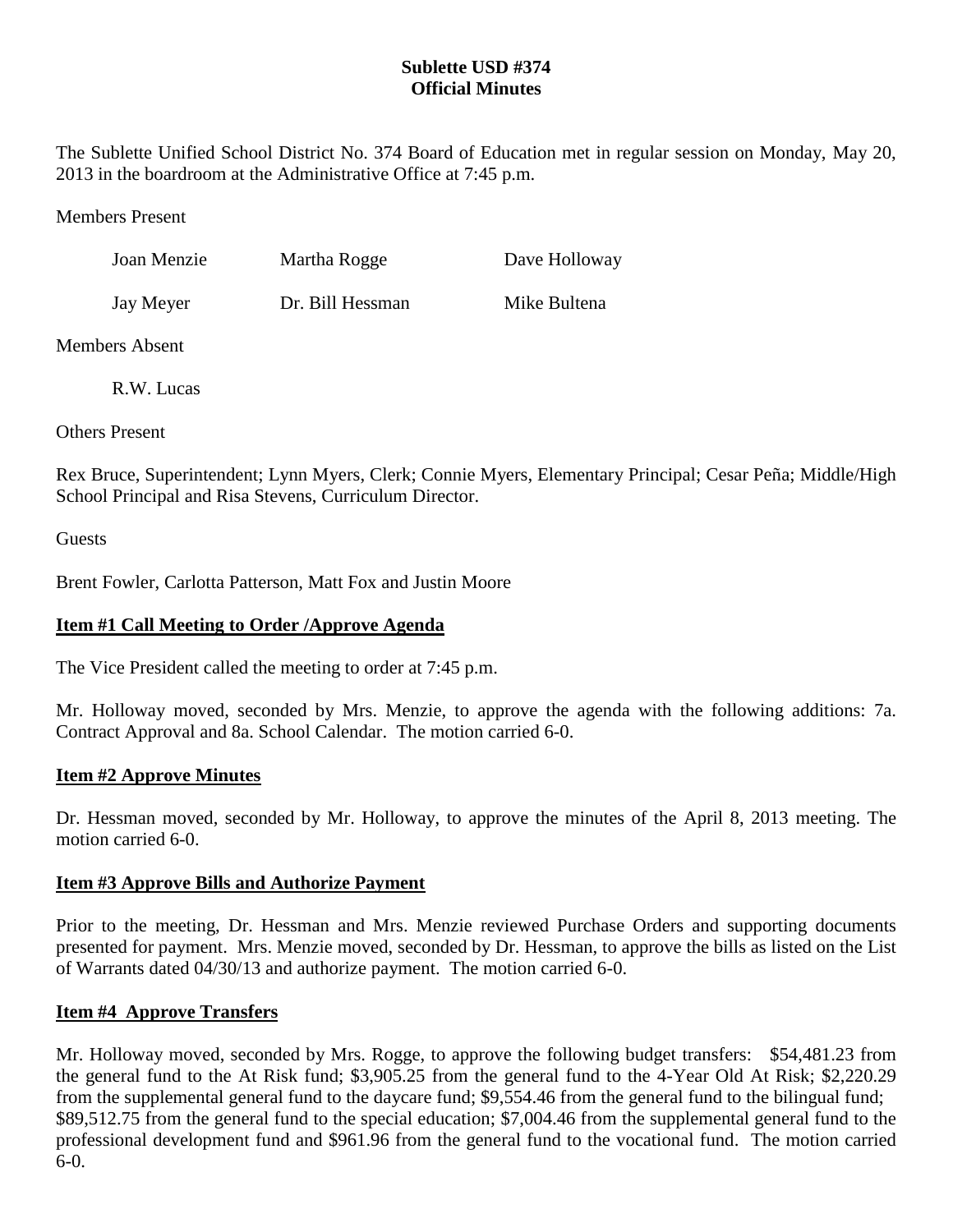Board Minutes Page 2 May 20, 2013

## **PUBLIC FORUM**

There was no public forum.

## **Reports**

### Curriculum

Mrs. Stevens informed the board that the Subject Area Committees will change how they meet next year. The Language Arts and Math committees will meet monthly as middle/high school and elementary committees and every other month together. Social Studies will be included with the Language Arts and Science will be included with the Math committees.

#### **Principals**

Mrs. Myers reported on the Spring Band and Vocal program and that Field Day was a success. She informed the board that summer school will be May 28, 2013 thru July 3, 2013.

Mr. Pena discussed state assessment scores. He reported on the success of students at State Scholar Bowl, Art awards, Baseball, Track and Music. He reported the middle/high school has received the Healthy Challenge Award.

Mr. Matt Fox and Mr. Justin Moore presented an online curriculum demonstration on language arts.

## SWPRSC/HPEC

Mr. Meyer gave the SWPRSC report. Mr. Bruce gave the HPEC report.

#### Superintendent:

Mr. Bruce discussed the accomplishments of the district this year. He reported on the regulations requiring health insurance for all employees working 30 hours or more a week.

There was discussion on common core curriculum, the wind generator and security for the district.

#### **Item # 5 Chromebook Demonstration**

Mr. Brent Fowler gave an introduction to the use of chromebooks. Mrs. Carlotta Patterson informed the board of the uses of Google documents in the classroom. She presented some of the work of her chemistry students.

## **Item #6 Appoint member to the Sublette Recreation Board**

Mrs. Menzie moved, seconded by Mrs. Rogge, to appoint Bob Moore to fill the unexpired term on the Sublette Recreation Board. The motion carried 6-0.